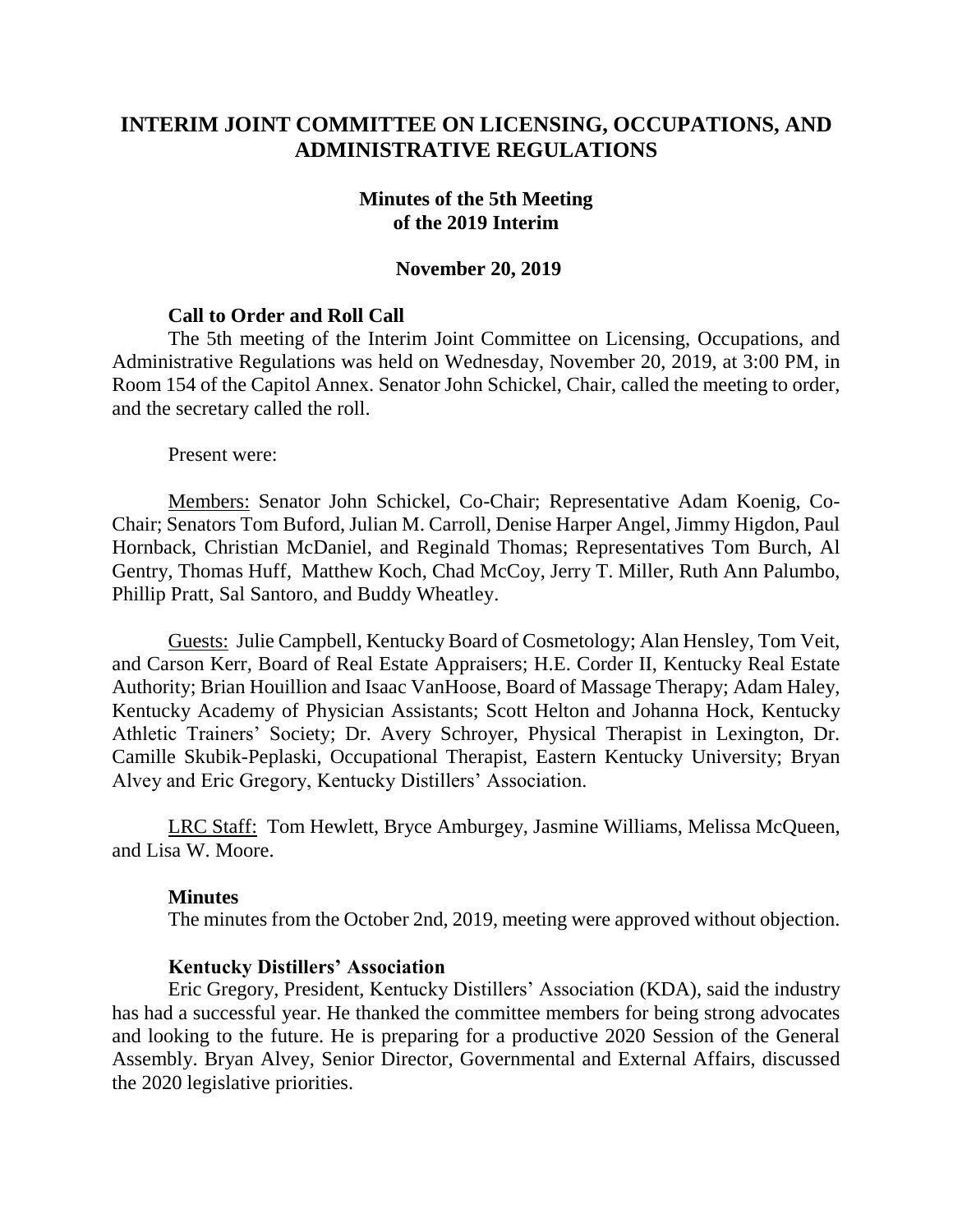Mr. Alvey said the distillers are comprised of 40 distilleries across the state, and the industry continues to grow. There are now two barrels of bourbon for every person living in Kentucky, and 9.1 million barrels under roof. It is the first year that two million barrels have been produced in one year.

Mr. Alvey noted that Kentucky sourced grains aid family farmers. KDA distillers bought more than nine million bushels of corn and other grains in 2017 from Kentucky farmers. They also provide a boost for local schools and the economy. Distillers paid a record \$23 million in barrel taxes in 2018. The revenue from these taxes funds local schools, libraries, and public safety. The tax-assessed value of aging barrels is \$3 billion, and the value has more than tripled in the last ten years. The economic impact is an \$8.6 billion signature industry that provides over 20,100 jobs. It provides a \$1 billion payroll, with over \$2.3 billion in capital investment completed or planned by 2022.

Mr. Alvey said KDA guaranteed the Kentucky General Assembly that it would promote Kentucky bourbon in a safe and socially responsible manner. The KDA and Safe Ride Kentucky coalition partners have delivered more than 8,000 sober rides during major holidays. State-of-the-art Intellicheck AgelD software has caught more than 1,000 fake IDs at distilleries. Environmental safety and sustainability are top priorities.

Distilled spirits is the highest taxed industry in Kentucky; 34.4 cents of every \$1.00 output goes to taxes, more than all other 536 Kentucky industries. There are seven different taxes on every bottle of spirits in Kentucky. These include: aging barrel local tax, aging barrel state tax, case tax, state excise tax, federal excise tax, state wholesale tax, and state sales tax. Mr. Alvey said 60 percent of every bottle of spirits in Kentucky goes to taxes and generates \$190 million in local and state tax revenue, adding \$625 million in federal taxes.

Mr. Alvey discussed the escalating tariffs and trade wars causing significant impacts. He said overall export growth has slowed to five percent this year compared to a 25 percent average in previous years. European Union exports have plummeted nearly 40 percent to negative numbers compared to previous year. He stressed that there are no winners in trade wars.

Mr. Alvey said over 1.4 million visitors visited the Kentucky Bourbon Trail in 2018. There is every expectation that the record-breaking growth will continue.

The 2020 legislative priorities were outlined for the committee. They include: supporting parity in any shipping legislation; ad valorem tax relief; production equipment tax fix; local option precinct elections for distillers; funding for ignition interlock device legislation passed in the 2019 legislation session (Senate Bill 85); allow private barrel selection retail sales to go through distillery gift shops; wholesaler pass-through reform that allows distillers to pay their own taxes on gift shop sales; exclusive distillery bottlings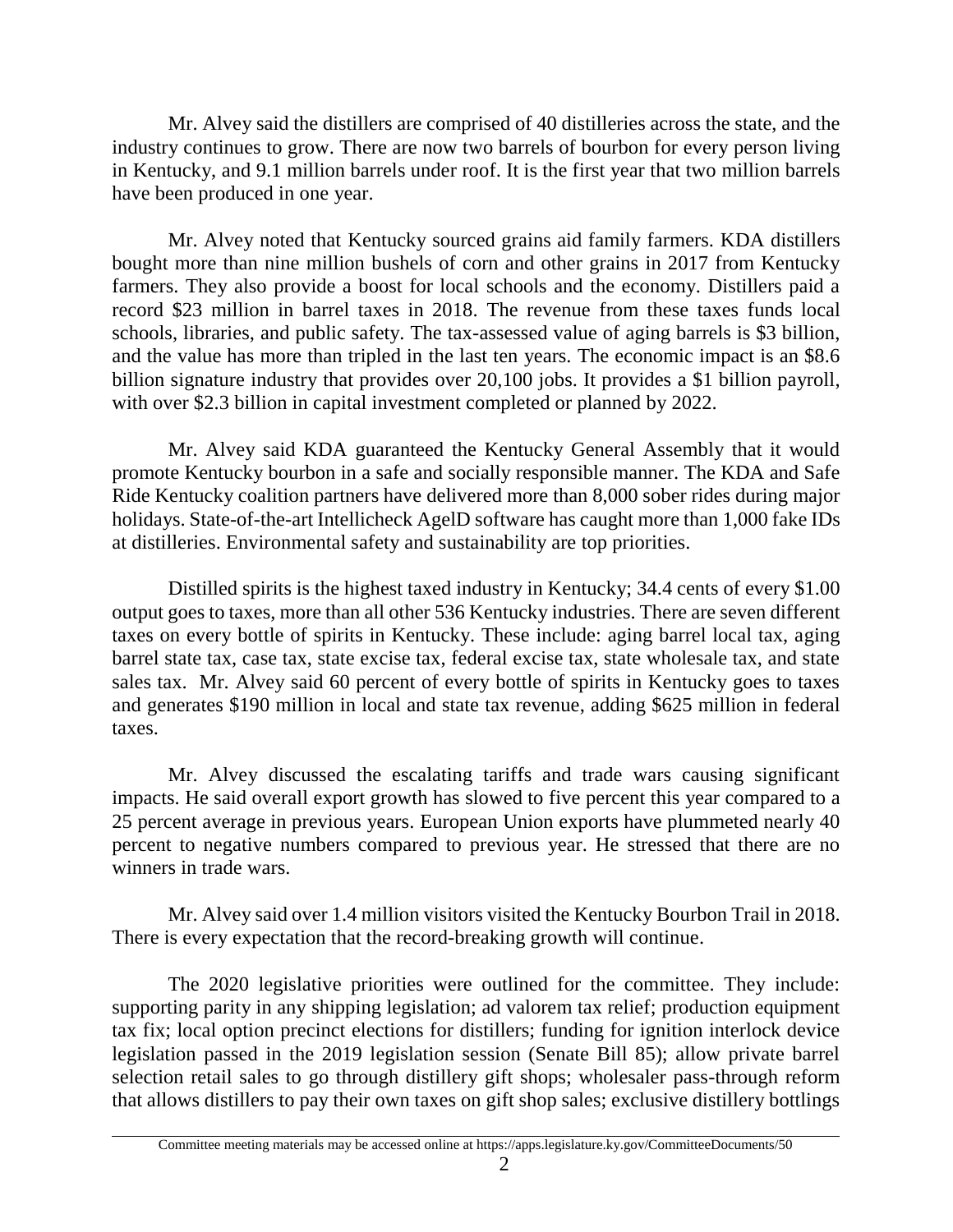(2019 Regular Session House Bill 200); minimum standards of production; and allowing package beer sales at distillery gift shops.

Mr. Alvey encouraged the members to review the distilled spirits industry impact on local communities and jobs broken down by county and region in the handout. He thanked the committee for the legislative support that has helped transform the signature industry in the last five years. He noted there are 1,835 distillers now in all 50 states. He encouraged the members to remain engaged as more help is needed to keep Kentucky competitive. Kentucky cannot afford to lose its historic distilling monopoly.

Responding to Representative Wheatley, Mr. Alvey said he will have to get the specific numbers required to fund the ignition interlock device legislation, Senate Bill 85, passed in the 2019 Regular Session of the General Assembly. He said the funding is needed in order to run the program component through the transportation cabinet. He will get a proposal ready on the exact monetary amounts needed for this piece of the legislation. Mr. Gregory said the software that caught over 1,000 fake identification cards was for a oneyear period.

## **Kentucky Athletic Trainers' Society**

Scott Helton, MBA, LAT, ATC, President, Kentucky Athletic Trainers' Society, has over 25 years' experience working as an athletic trainer in Northern Kentucky as the Director of Sports Medicine and Athletic Training Services at St. Elizabeth Healthcare. His testimony today is reflective of his role at the Kentucky Athletic Trainers' Society, and not indicative of his position at St. Elizabeth Healthcare. He said athletic trainers work very closely with physicians, occupational therapists, and physical therapists. Physicians are the primary supervisor of athletic trainers, and he does not see this changing in the future.

Mr. Helton said athletic trainers are seeking changes in their practice based on their education and training. The definition of athlete has been used in the strictest sense for years, while athletic trainers have evolved in scope. Athletic trainers are seeking to treat more physically active individuals that can benefit from their services as duly qualified, licensed, and appropriately supervised healthcare providers. Extending their services outside of tradition is scary to some folks and is meeting resistance.

Mr. Helton emphasized that athletic trainers are recognized health care providers. They are educated with a minimum of a Bachelor's Degree by accredited educational programs, nationally certified by an independent board of certification, licensed by the Kentucky Board of Medical Licensure, and required to report approved continuing education credits to maintain both certification and licensure. Athletic trainers are supervised by medical doctors who are duly licensed to practice in Kentucky, and do not practice autonomously. The updated practice act is very consistent with what other states have successfully implemented with no known negative impact to patient care or health care payment models.

Committee meeting materials may be accessed online at https://apps.legislature.ky.gov/CommitteeDocuments/50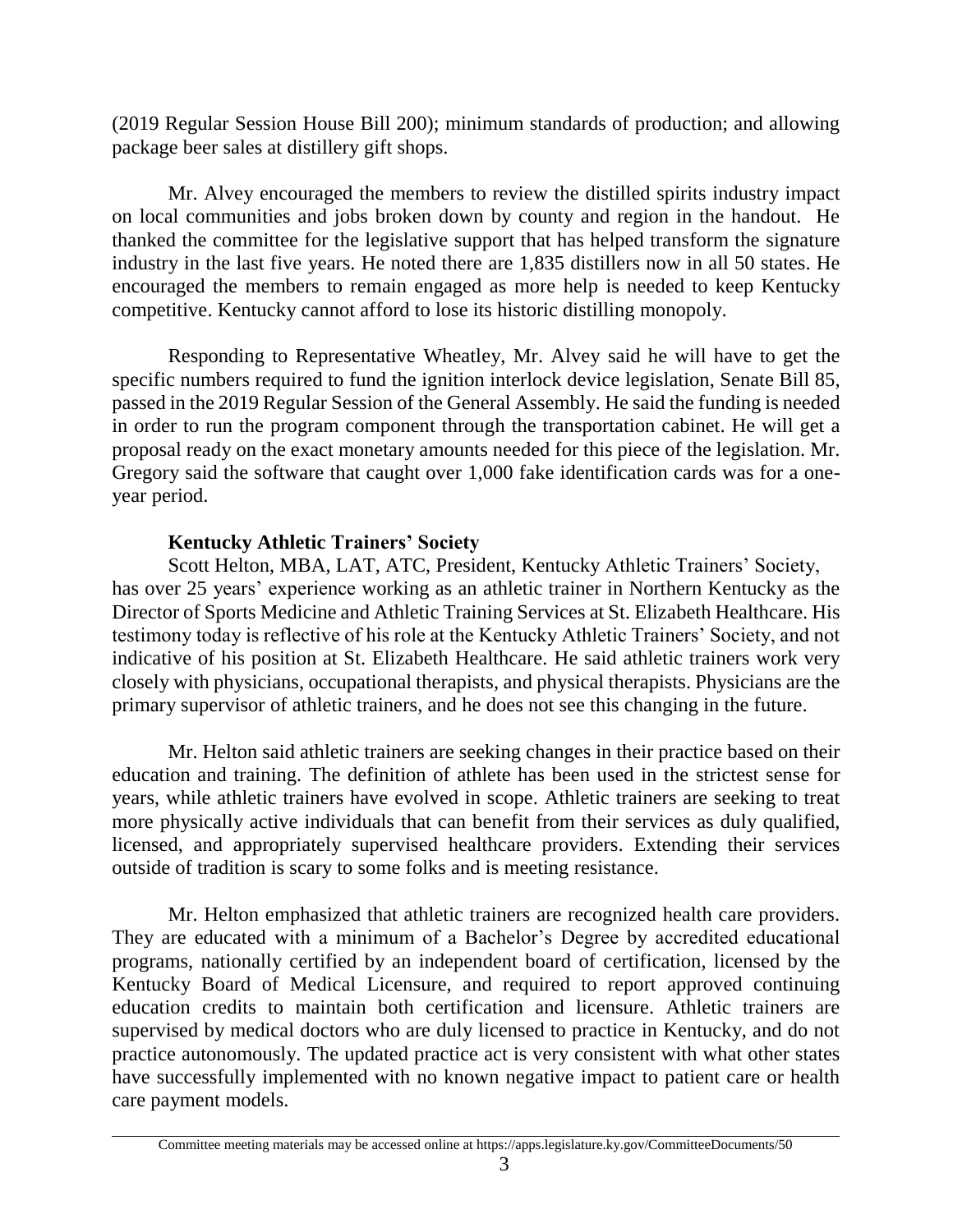Dr. Johanna Hock, Assistant Professor, University of Kentucky, College of Health Sciences, said she supports the proposed changes to broaden the scope of athletic trainers and increase the patient population they are allowed to treat.

Mr. Helton said the ability to assist with the management of prescription and overthe-counter medications is imperative for athletic trainers to practice evidence-based medicine and gold standard practices. He said they are not trying to be pharmacists, but believes common sense should be incorporated when dealing with dispensing prescription medications. Modifications to allow athletic trainers to perform approved invasive procedures with supervising physicians is necessary to provide evidence-based and, potentially, lifesaving care. Allowing athletic trainers to utilize education and training to care for employment injuries under the supervision of physicians, occupational therapists, physical therapists, or chiropractors is consistent with practices in bordering states. Finally, the ability to seek reimbursement for athletic training services is imperative for those serving in this role and for those who employ athletic trainers.

Responding to Senator Hornback, Mr. Helton said athletic trainers are seeking to expand their scope to treat physically active individuals and broaden the definition of athlete. This would include citizens of the general population that are not affiliated with sports athletic teams.

Responding to Representative Burch, Dr. Hock said she is not comparing the athletic trainers program to occupational or physical therapy programs. She did say that the educational standards that have been determined by the EKU accrediting body ensure that students in the athletic trainer program meet a broad range of patient populations to discuss conditions that would be commonly seen in athletic training clinical practices. She said the autonomy is in place to build the program to meet those standards as it relates to evidencebased practice and the practice of athletic trainers. She noted occupational and physical therapists have different accreditation standards.

Responding to a question from Senator Higdon, Mr. Helton said these changes will not allow Medicaid to be billed for athletic trainer services. Medicaid was not billed in the past nor will it be in the future.

Responding to a question from Representative Miller, Mr. Helton said theoretically this proposed legislation would allow athletic trainers to open up an office, but he noted they cannot practice autonomously. Services provided by athletic trainers would still have to have physician referral and have physician guidance and oversight.

# **Response to Kentucky Athletic Trainers' Society**

Avery Schroyer, Secretary, Kentucky Physical Therapy Association, said they are in favor of the athletic trainers being able to bill the athlete directly for their services of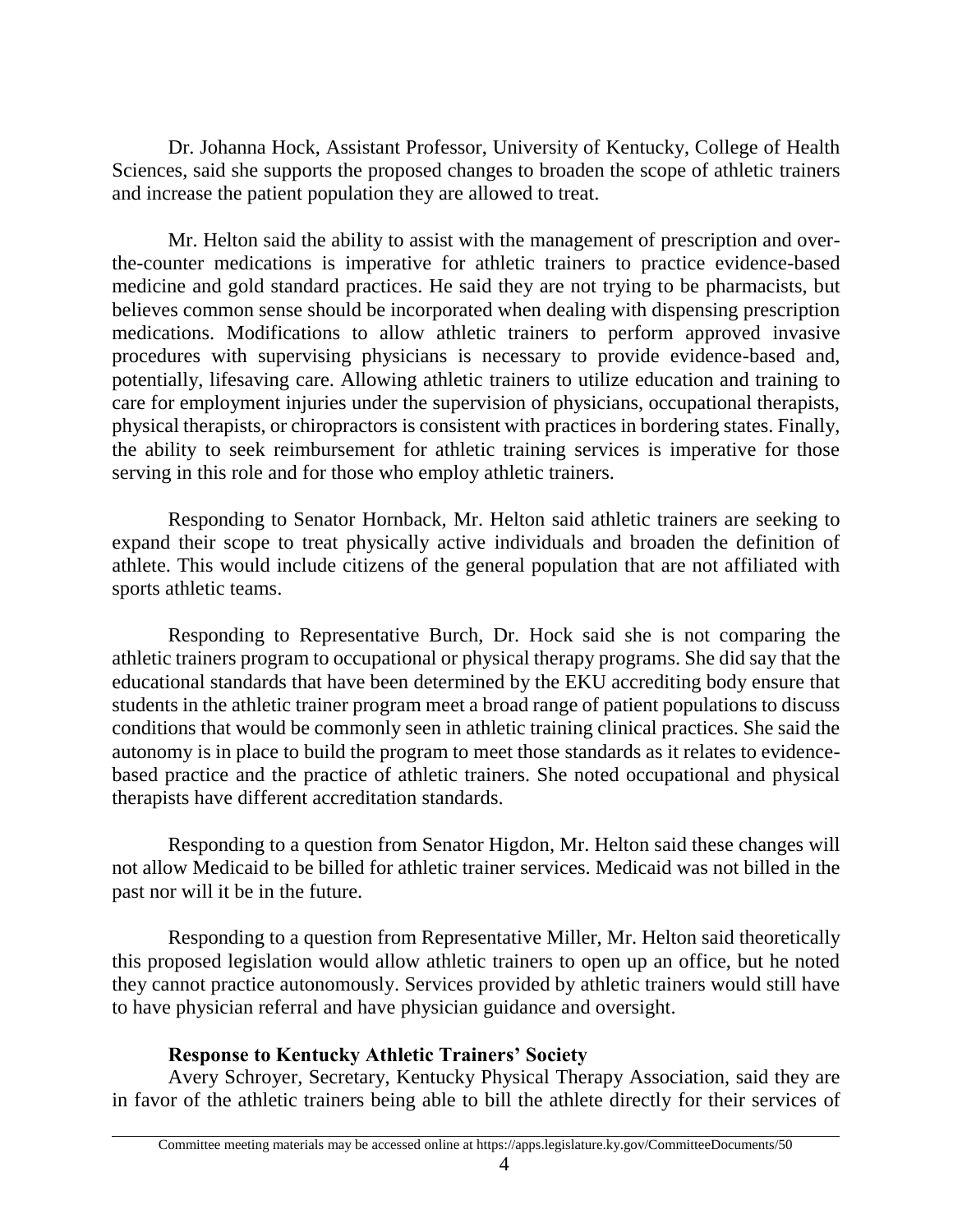athletic training. They also favor being able to care for a traumatic or acute injury to the athlete, such as the use of an epi pen, providing a saline wash, or checking a rectal core temperature as needed. However, the KPTA is against any measure beyond those specific services as their education does not support more invasive type of procedures.

Mr. Schroyer said regulations would need to be proposed to safeguard the public and KAPA believes the definition of athlete should remain as it currently is. There are concerns about the lack of supervision criteria with temporary licensing as it relates to physically active individuals. KPTA has no issues or concerns with their continuing education requirements or the requirements for the board.

Camille Skubik-Peplaski, PhD, President, Kentucky Occupational Therapy Association, said they have been working with the athletic trainers on the current legislation and they continue to have concerns with the language that moves away from treating athletes who are otherwise healthy individuals to treating individuals regardless of their health status. She said as an educator, and with a representative of the KPTA, they met with several athletic training educators and reviewed curriculum. It was determined that many of the curriculums are not in depth enough to treat individuals that are not athletes.

Dr. Skubik-Peplaski said the athletic trainers were provided with language that other states have used that will give them more flexibility in who they treat, but is still consistent with their educational training. She is supportive of the standardized form, which is a form of supervision for their athletic trainers. As a member of the licensing board, their current practice act does not give a lot of specifics on how things will be regulated regarding supervision and this regulation which protects the consumer and the practitioner. She is supportive of their ability to bill for their services for athletes.

Mr. Helton disagrees that their educational standards and training disqualifies them from treating physically active individuals, including those with diabetes, sickle cell anemia, or amputees. He said many athletic trainers have dealt with these health issues and this is their main disagreement. Chairman Schickel encouraged the two groups to work together to iron out their differences and seek a common resolution.

## **Kentucky Board of Cosmetology**

Julie Campbell, Director, Board of Cosmetology, said they have proposed legislation to address the committee's concern in regards to home bound individual care, as well as event permits and creating a defined pathway to event permitting for things such as wedding venues, theaters, etc., for professional services outside of a salon environment. Senator Schickel said they are addressing the issue of homebound residents who need cosmetology services and the bill will hopefully advance during the 2020 Regular Session of the General Assembly. Responding to a question from Representative Miller, dry bars and blow drying services would not be affected by the new legislation as the new language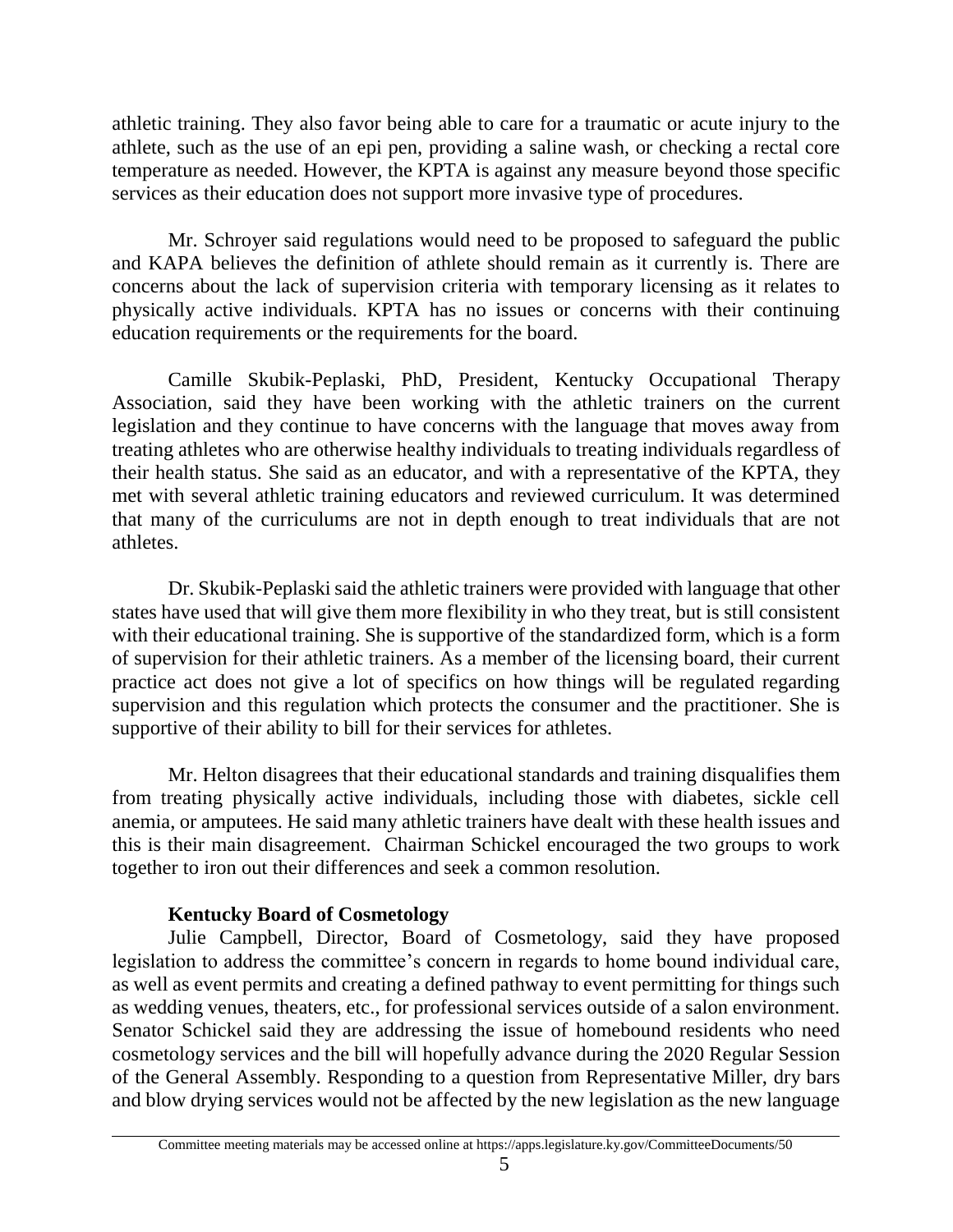deals with individuals providing medical releases in the home, and not services provided in a licensed facility.

# **Board of Massage Therapy**

Dr. Brian Houillion, Chair, Kentucky Board of Licensure for Massage Therapy, is requesting a statutory change to amend the fee structure that has not been amended since the creation of the Board in 2003. Currently, the Board does not generate enough revenue to cover its operational costs and must amend its fee structure to fulfill its statutory duties. They are funded solely through restricted funds generated from license/renewal fees and fines. The lack of funding negatively impacts the Memorandum of Agreement (MOA) in place with the Department of Professional Licensing. This could also leave the department with budgetary issues of its own, up to and including default, potentially impacting other DPL boards.

Isaac VanHoose, Commissioner, Department of Professional Licensing (DPL), said the DPL is funded solely through restricted funds from the boards it serves. Each biennium, licensing boards enter into a MOA with the department for administrative services. The cost of these services is determined through a formula based on the number of annual licenses, annual revenue, projected staff time, or a percentage of a full-time employee's time that is spent for that board.

Mr. VanHoose said the department charges only what is needed to cover its operational costs for the biennium. However, as department costs increase, so does the amount charged to boards. The DPL provides cost savings to boards that cannot afford to hire full-time personnel and pay operating expenses as well as boards that do not need a full-time employee. Savings are realized through lower licensing fees for licensees.

 Mr. VanHoose said the board's current MOA with the department is for \$127,300 in each year of the biennium (fiscal year 2019 and fiscal year 2020). The MOA does not include other expenses such as investigative services, legal services, and per diem for travel for board members. While the board has taken recent emergency measures to cut costs, these expenses still accounted for roughly \$25,000 in fiscal year 2019. The cost of administrative services provided by the department is expected to increase roughly 15 percent due to increases in personnel costs (ARC will increase from 83.43 percent to 89.37 percent in next biennium) and the increase in rent resulting from the move to the new office building. They anticipated asking \$146,395 each year of upcoming biennium.

Responding to a question from Chairman Schickel, Dr. Houillion said he did not know why the fees were set in statute rather than regulation. He noted the fee structure was set in 2003 and has not been amended since. Chairman Schickel would prefer the fees to be set in regulation, and not in statute.

Committee meeting materials may be accessed online at https://apps.legislature.ky.gov/CommitteeDocuments/50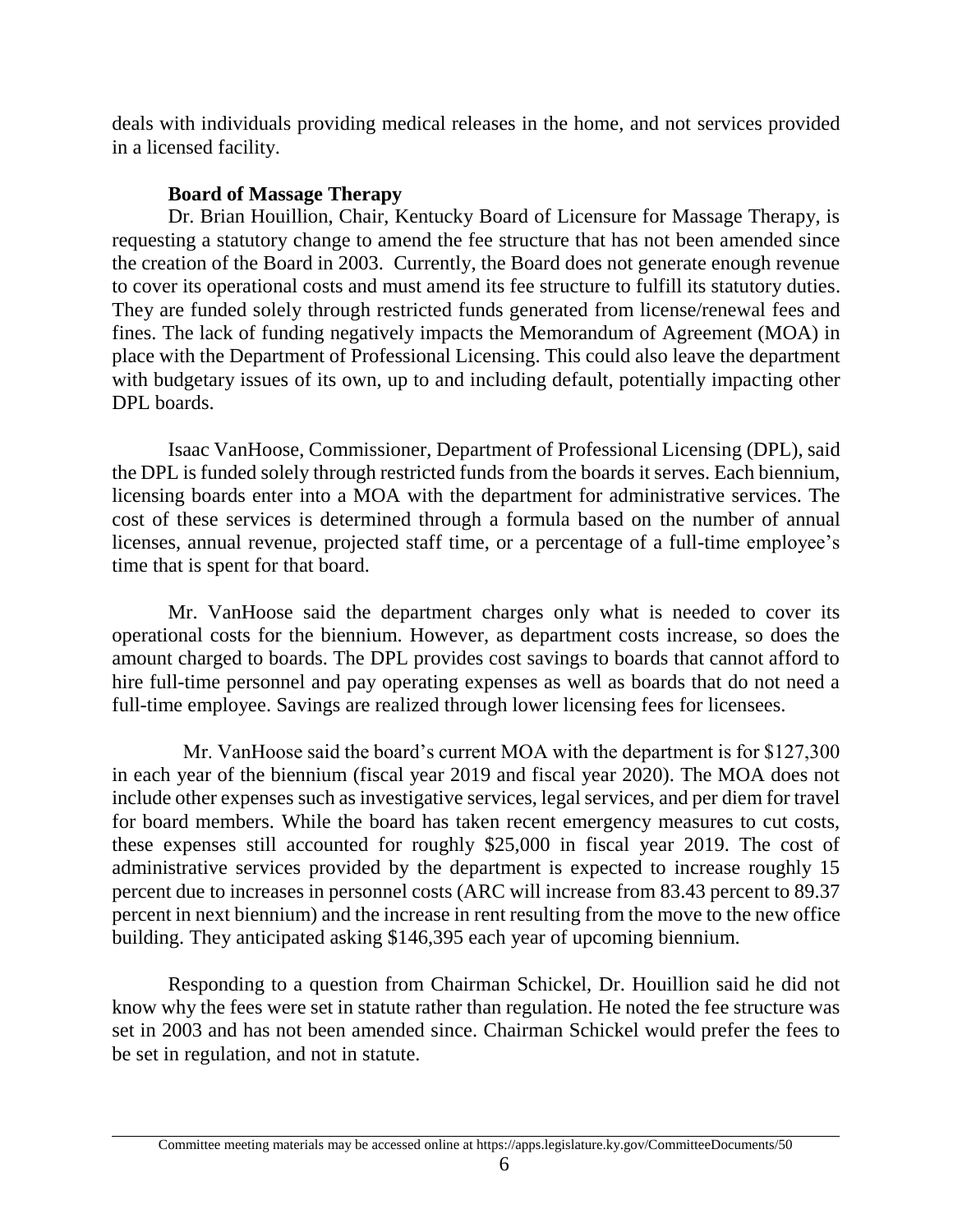Responding to a question from Co-Chairman Koenig, Dr. Houillion said there are currently 2,200 licensees in massage therapy.

 Dr. Houillion said the preferred method would to amend statute to allow for the board to set fees in regulation. Proposed language could be: The board shall promulgate administrative regulations establishing a reasonable schedule of fees and charges for the issuance and restoration of licenses and certifications and for the renewal of licenses and certifications issued under this chapter. Currently, other boards operate under a similar statute, including: cosmetology; respiratory therapy; chiropractic examiners; and interpreters for the deaf or hard of hearing.

Dr. Houillion said a secondary approach would be to remove the \$50 application fee that is currently credited to the initial license fee for successful applicants. Increase the limit on initial license fee from \$125 to \$250 to adequately cover initial processing of applications and first biennium licensing period. The initial fee of \$150 will be increased incrementally over time. Increasing the limit on biennial renewal fee from \$100 to \$200 will generate the revenue needed to sufficiently fund operating without creating a substantial burden on licensees. The initial fee of \$150 will be increased incrementally over time.

Dr. Houillion said the secondary proposal is estimated to generate roughly \$60,000 of additional revenue and bring the board's annual revenue to approximately \$200,000 for the next four fiscal years. The additional revenue generated through periodic fee increases should be sufficient to cover the board's costs for the next 20 years.

## **Board of Real Estate Appraisers**

Tom Veit, Executive Assistant, said the Kentucky Real Estate Appraisers Board respectfully requests for legislative action to amend its statutes for the following purposes: red tape reduction and cleanup, and compliance with appraisal subcommittee recommendations and other federal requirements. Mr. Veit said the red tape reduction will provide a more specific definition of a "federally related transaction." It eliminates the nonfederal license and subsequent requirements, and clarifies language relating to the executive director's "veto" authority for administrative regulations relating to appraisal management companies. Subsequently, this cleans up House Bill 443 that created the Kentucky Real Estate Authority.

Mr. Veit said it will also place a statute of limitations (the licensee record retention policy contained in the Uniform Standards of Professional Appraisal Practice (USP) on filing complaints with the board and removes the word "permanent" from the descriptor of a licensee's file. Presently, there is no statute of limitations, and the board has received complaints that were based on conduct that occurred decades ago. This ensures that the licensee is still in possession of the case file and records with which to defend him or herself against a complaint. The new statute of limitations is five years after the preparation of the

Committee meeting materials may be accessed online at https://apps.legislature.ky.gov/CommitteeDocuments/50